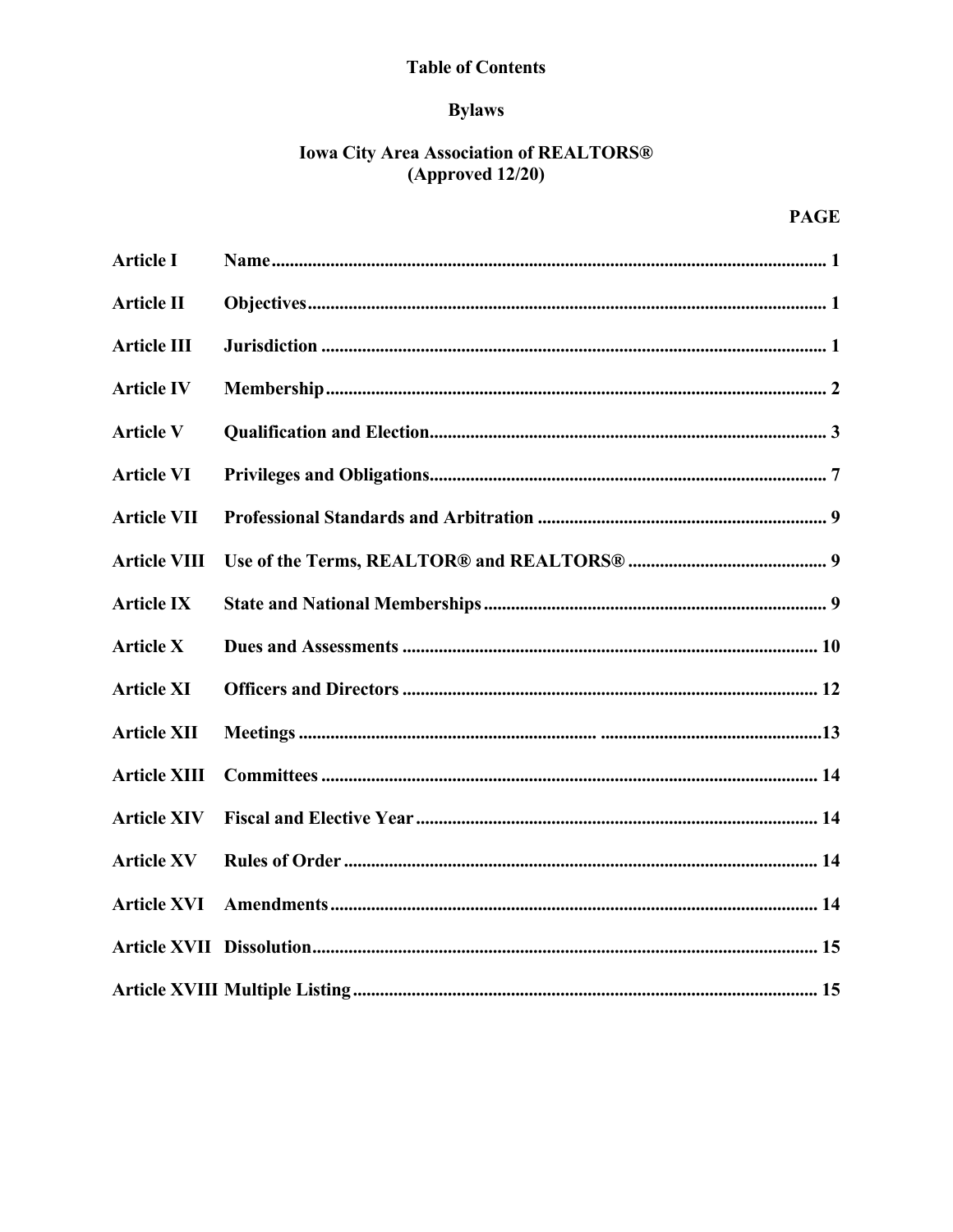# **Bylaws**

### **Iowa City Area Association of REALTORS®**

Approved 12/20

#### **ARTICLE I - NAME**

**Section 1. REALTORS®.** Inclusion and retention of the Registered Collective Membership Mark REALTORS® in the name of the Association shall be governed by the Constitution and Bylaws of the NATIONAL ASSOCIATION OF REALTORS® as from time to time amended.

#### **ARTICLE II - OBJECTIVES**

The objectives of the Association are:

**Section 1.** To unite those engaged in the recognized branches of the real estate profession for the purpose of exerting a beneficial influence upon the profession and related interests.

Section 2. To promote and maintain high standards of conduct in the real estate profession as expressed in the Code of Ethics of the NATIONAL ASSOCIATION OF REALTORS®.

**Section 3.** To provide a unified medium for real estate owners and those engaged in the real estate profession whereby their interests may be safeguarded and advanced.

**Section 4.** To further the interests of home and other real property ownership.

**Section 5.** To unite those engaged in the real estate profession in this community with the IOWA ASSOCIATION OF REALTORS® and the NATIONAL ASSOCIATION OF REALTORS®, thereby furthering their own objectives throughout the state and nation, and obtaining the benefits and privileges of membership therein.

Section 6. To designate, for the benefit of the public, individuals authorized to use the terms REALTOR® and REALTORS® as licensed, prescribed, and controlled by the NATIONAL ASSOCIATION OF REALTORS®.

### **ARTICLE III - JURISDICTION**

Section 1. The territorial jurisdiction of the Association as a Member of the NATIONAL ASSOCIATION OF REALTORS® is: all within the counties of Johnson, Cedar, Keokuk and Washington, in the state of Iowa. (Revised 2/15)

**Section 2.** Territorial jurisdiction is defined to mean:

The right and duty to control the use of the terms REALTOR® and REALTORS®, subject to the conditions set forth in these Bylaws and those of the NATIONAL ASSOCIATION OF REALTORS®, in return for which the Association agrees to protect and safeguard the property rights of the National Association in the terms.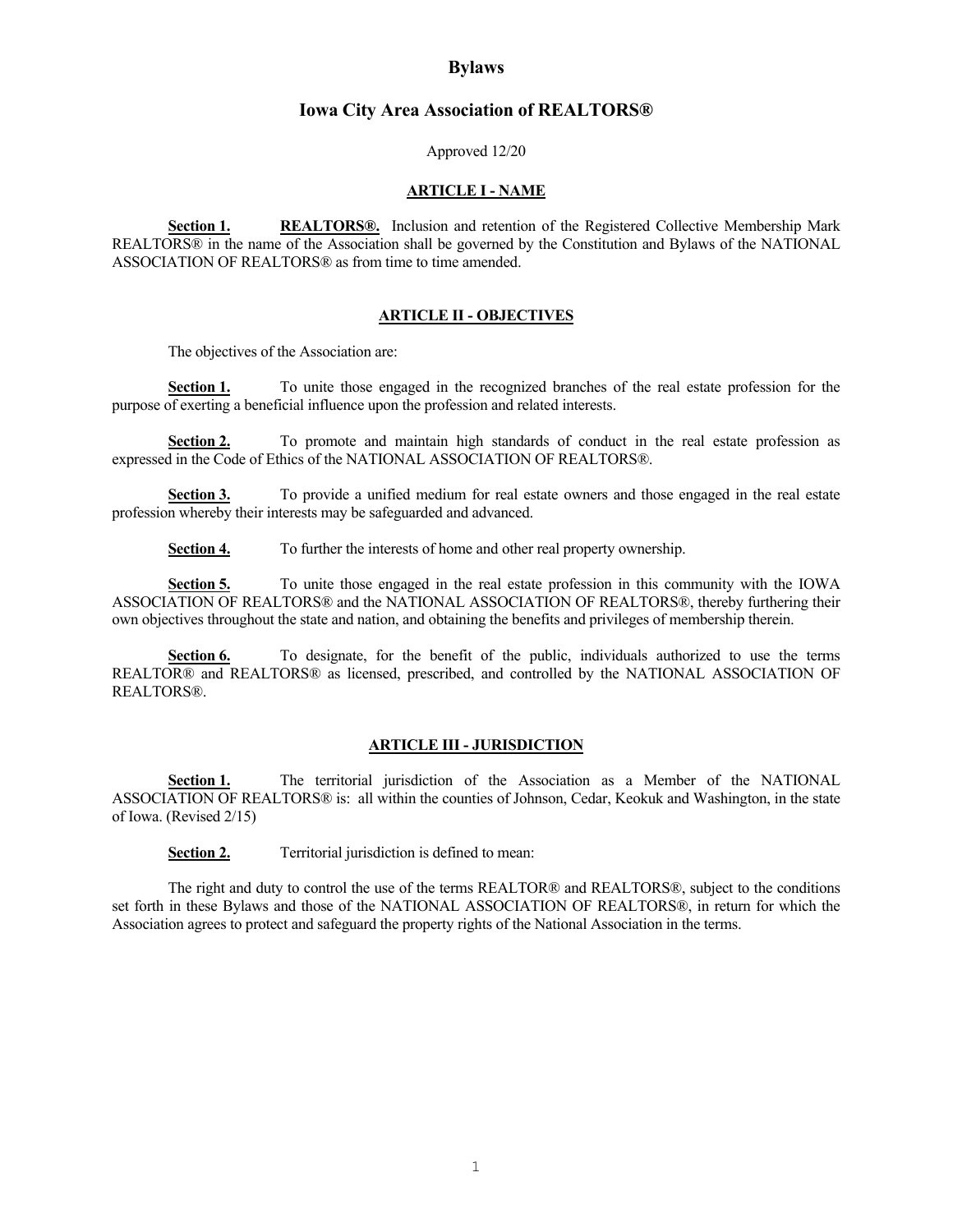# **ARTICLE IV - MEMBERSHIP**

Section 1. There shall be six classes of Members as follows:

(a) **REALTOR® Members.** REALTOR® Members, whether primary or secondary, shall be:

(1) Individuals who, as sole proprietors, partners, corporate officers, or branch office managers, are engaged actively in the real estate profession, including buying, selling, exchanging, renting or leasing, managing, appraising for others for compensation, counseling, building, developing or subdividing real estate, and who maintain or are associated with an established real estate office in the state of Iowa or a state contiguous thereto. All persons who are partners in a partnership, or all officers in a corporation who are actively engaged in the real estate profession within the state or a state contiguous thereto shall qualify for REALTOR® Membership only, and each is required to hold REALTOR® Membership in a board of REALTORS® within the state or state contiguous thereto unless otherwise qualified for Institute Affiliate Membership as described in Section 1(b) of Article IV.

In the case of a real estate firm, partnership, or corporation, whose business activity is substantially all commercial, only those principals actively engaged in the real estate business in connection with the same office, or any other offices within the jurisdiction of the board in which one of the firm's principals holds REALTOR® membership, shall be required to hold REALTOR® membership unless otherwise qualified for Institute Affiliate Membership as described in Section 1 (b) of Article IV. (Amended 1/01)

(2) Individuals who are engaged in the real estate profession other than as sole proprietors, partners, corporate officers, or branch office managers and are associated with a REALTOR® Member and meet the qualifications set out in Article V.

(3) Franchise REALTOR® Membership. Corporate officers (who may be licensed or unlicensed) of a real estate brokerage franchise organization with at least one hundred fifty (150) franchisees located within the United States, its insular possessions and the commonwealth of Puerto Rico, elected to membership pursuant to the provisions in the NAR Constitution and Bylaws. Such individuals shall enjoy all the rights, privileges, and obligations of REALTOR® membership (including compliance with the Code of Ethics) **except**: obligations related to association -mandated education, meeting attendance, or indoctrination classes or other similar requirements; the right to use the term REALTOR® in connection with his/her franchise organization's name; and the right to hold elective office in the local association, state Association and national association.

(4) Primary and secondary REALTOR® Members**.** An individual is a primary member if the Association pays state and National dues based on such Member. An individual is a secondary Member if state and National dues are remitted through another Board. One of the principals in a real estate firm must be a Designated REALTOR® member of the Association in order for licensees affiliated with the firm to select the Association as their "primary" Board.

(5) Designated REALTOR® Members. Each firm (or office in the case of firms with multiple office locations) shall designate in writing one REALTOR® Member who shall be responsible for all duties and obligations of Membership including the obligation to arbitrate pursuant to article 17 of the Code of Ethics and the payment of Association dues as established in Article X of the Bylaws. The "Designated REALTOR®" must be a sole proprietor, partner, corporate officer or branch office manager acting on behalf of the firm's principal(s) and must meet all other qualifications for REALTOR® Membership established in Article V, Section 2, of the Bylaws.

(b) Institute Affiliate Members. Institute Affiliate members shall be individuals who hold a professional designation awarded by an Institute, Society, or Council affiliated with the NATIONAL ASSOCIATION OF REALTORS® that addresses a specialty area other than residential brokerage or individuals who otherwise hold a class of membership in such Institute, Society or Council that confers the right to hold office. Any such individual, if otherwise eligible, may elect to hold REALTOR® or REALTOR®-ASSOCIATE membership, subject to payment of applicable dues for such membership.

(c) Affiliate Members. Affiliate Members shall be real estate owners and other individuals or firms who, while not engaged in the real estate profession as defined in paragraphs (a) or (b) of this Section, have interests requiring information concerning real estate, and are in sympathy with the objectives of the Association. Further, affiliate membership may be granted to licensed or certified appraisers who, if otherwise eligible, do not elect to hold REALTOR® membership in the Association.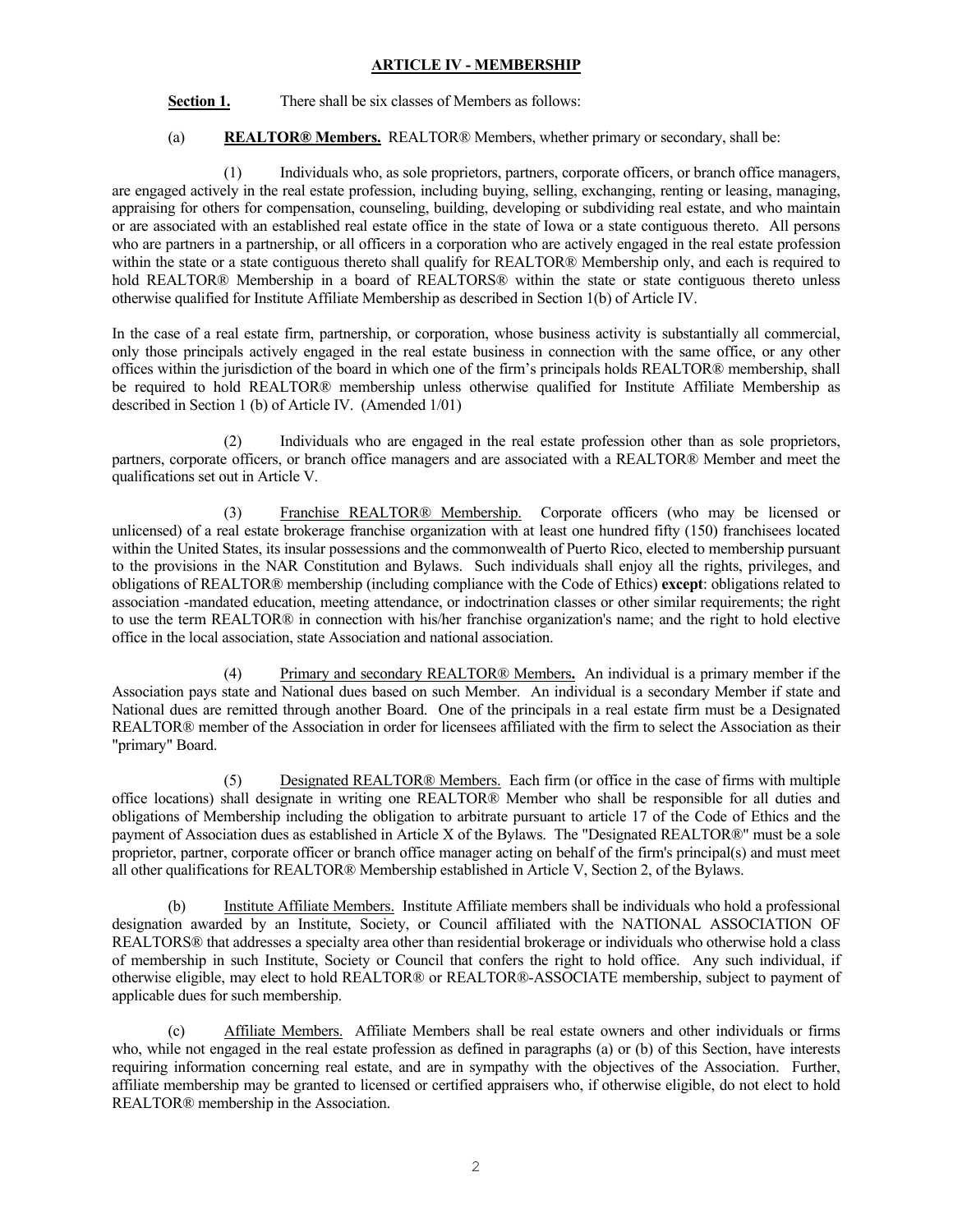(d) Public Service Members. Public Service Members shall be individuals who are interested in the real estate profession as employees of or affiliated with educational, public utility, governmental, or other similar organizations, but are not engaged in the real estate profession on their own account or in association with an established real estate business.

(e) Honorary Members. Honorary Members shall be individuals not engaged in the real estate profession who have performed notable service for the real estate profession, for the Association, or for the public.

(f) Student Members. Student Members shall be individuals who are seeking an undergraduate or graduate degree with a specialization or major in real estate at institutions of higher learning, and who have completed at least two years of college and at least one college-level course in real estate, but are not engaged in the real estate profession on their own account or not associated with an established real estate office.

### **ARTICLE V - QUALIFICATION AND ELECTION**

### **Section 1. Application.**

(a) An application for membership shall be made in such manner and form as may be prescribed by the Board of Directors and made available to anyone requesting it. The application form shall contain among the statements to be signed by the applicant (1) that applicant agrees as a condition to membership to thoroughly familiarize himself/herself with the Code of Ethics of the NATIONAL ASSOCIATION OF REALTORS®, the Constitutions, Bylaws, and Rules and Regulations of the Association, State, and National Associations, and if elected a Member, will abide by the Constitutions and Bylaws and the Rules and Regulations of the Association, State, and National Associations, and if a REALTOR® member, will abide by the Code of Ethics of the NATIONAL ASSOCIATION OF REALTORS® including the obligation to arbitrate controversies arising out of real estate transactions as specified by Article 17 of the Code of Ethics, and as further specified in the Code of Ethics and Arbitration Manual of the NATIONAL ASSOCIATION OF REALTORS®, as from time to time amended, and (2) that applicant consents that the Association, through its Membership Committee or otherwise, may invite and receive information and comment about applicant from any Member or other persons, and that applicant agrees that any information and comment furnished to the Association by any person in response to the invitation shall be conclusively deemed to be privileged and not form the basis of any action for slander, libel, or defamation of character. The applicant shall, with the form of application, have access to a copy of the Bylaws, Constitution, Rules and Regulations, and Code of Ethics referred to above.

# **Section 2. Qualification.**

(a) An applicant for REALTOR® Membership who is a principal, partner, corporate officer, or branch office manager of a real estate firm shall supply evidence satisfactory to the Membership Committee that he/she is actively engaged in the real estate profession, and maintains a current, valid real estate broker's or salesperson's license or is licensed or certified by an appropriate state regulatory agency to engage in the appraisal of real property, has a place of business within the state or a state contiguous thereto (unless a secondary member), has no record of official sanctions involving unprofessional conduct, has no recent or pending bankruptcies, agrees to complete a course of instruction covering the Bylaws and Rules and Regulations of the Association, the Bylaws of the State Association, and the Constitution and Bylaws and Code of Ethics of the NATIONAL ASSOCIATION OF REALTORS®, and shall pass such reasonable and nondiscriminatory written examination thereon as may be required by the Committee, and shall agree that if elected to membership, he/she will abide by such Constitution, Bylaws, Rules and Regulations, and Code of Ethics.

Note 1: **NO RECENT OR PENDING BANKRUPTCY** is intended to mean that the applicant or any real estate firm in which the applicant is a sole proprietor, general partner, or corporate officer or branch office manager is not involved in any pending bankruptcy or insolvency proceedings or, has not been adjudged bankrupt in the past three (3) years. If a bankruptcy proceeding as described above exists, membership may not be rejected unless the Association establishes that its interests and those of its members and the public could not be adequately protected by requiring that the bankrupt applicant pay cash in advance for Association and MLS fees for up to one (1) year from the date that membership is approved or from the date that the applicant is discharged from bankruptcy (whichever is later). In the event that an existing member initiates bankruptcy proceedings, the member may be placed on a "cash basis" from the date that bankruptcy is initiated until one (1) year form the date that the member has been discharged from bankruptcy.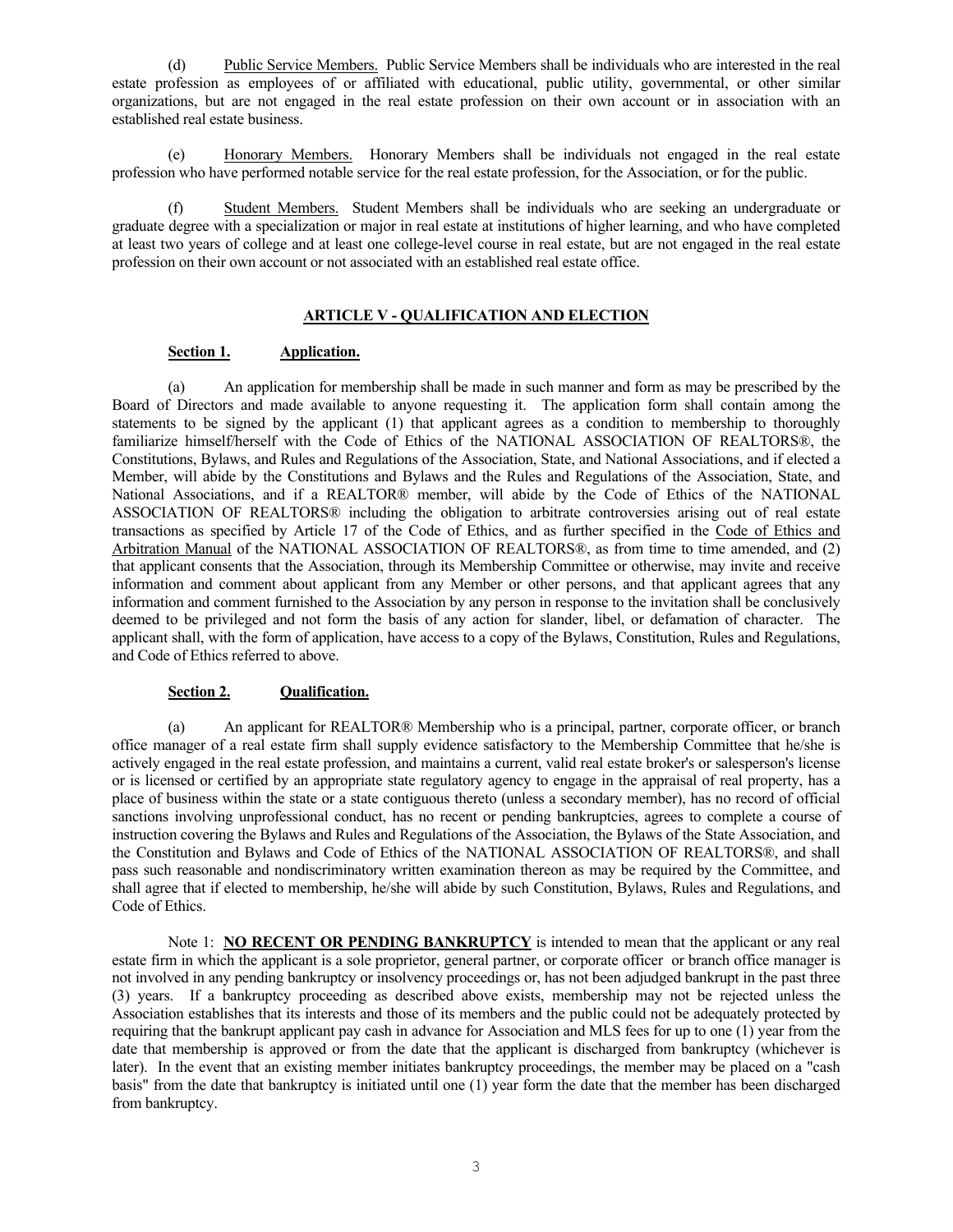Note 2: **UNFULLFILLED SANCTION PENDING** Article IV, Section 2, of the NAR Bylaws prohibits Member Boards from knowingly granting REALTOR® or REALTOR-ASSOCIATE® membership to any applicant who has an unfulfilled sanction pending which was imposed by another Board or Association of REALTORS® for violation of the Code of Ethics. (Adopted 1/01)

Note 3: **NO RECORD OFFICIAL SANCTIONS INVOLVING UNPROFESSIONAL CONDUCT** is intended to mean that the Association may only consider judgments within the past three (3) years of violations of  $(1)$ civil rights laws; (2) real estate license laws; (3) or other laws prohibiting unprofessional conduct against the applicant rendered by the courts or other lawful authorities.

(b) Individuals who are actively engaged in the real estate profession other than as sole proprietors, partners, or corporate officers, or branch office managers in order to qualify for REALTOR® Membership, shall at the time of application, be associated either as an employee or as an independent contractor with a Designated REALTOR® Member of the Association, or a Designated REALTOR® Member of another Board (if secondary member), and must maintain a current, valid real estate broker's or salesperson's license or be licensed or certified by an appropriate state regulatory agency to engage in the appraisal of real property, shall complete a course of instruction covering the Bylaws and Rules and Regulations of the Association, the Bylaws of the State Association, and the Constitution and Bylaws and Code of Ethics of the NATIONAL ASSOCIATION OF REALTORS®, and shall pass such reasonable and nondiscriminatory written examinations thereon as may be required by the Membership Committee and shall agree in writing that if elected to membership he/she will abide by such Constitution, Bylaws, Rules and Regulations, and the Code of Ethics.

(c) The Board Association will also consider the following in determining an applicant's qualifications for REALTOR® membership:

- 1. All final findings of Code of Ethics violations and violations of other membership duties in any other association within the past three (3) years
- 2. Pending ethics complaints (or hearings)
- 3. Unsatisfied discipline pending
- 4. Pending arbitration requests (or hearings)
- 5. Unpaid arbitration awards or unpaid financial obligations to any other association or association MLS
- 6. Any misuse of the term REALTOR® or REALTORS® in the name of the applicant's firm. (Amended 06/2006)

"Provisional" membership may be granted in instances where ethics complaints or arbitration requests (or hearings) are pending in other associations or where the applicant for membership has unsatisfied discipline pending in another association (except for violations of the Code of Ethics; See Article V, Section 2 (a) Note 2) provided all other qualifications for membership have been satisfied. Associations may reconsider the membership status of such individuals when all pending ethics and arbitration matters (and related discipline) have been resolved or if such matters are not resolved within six months from the date that provisional membership is approved. Provisional members shall be considered REALTORS® and shall be subject to all of the same privileges and obligations of REALTOR® membership. If a member resigns from another association with an ethics complaint or arbitration request pending, the association may condition membership on the applicant's certification that he/she will submit to the pending ethics or arbitration proceeding (in accordance with the established procedures of the association to which the applicant has made application) and will abide by the decision of the hearing panel. (Amended 1/01)

# **Section 3 Election as Provisional Member.**

The procedure for election to provisional membership shall be as follows.

(a) Applicants for REALTOR® membership shall be granted provisional membership immediately upon submission of a completed application form and remittance of applicable association dues and any application fee. Provisional members shall be considered REALTORS® and shall be subject to all of the same privileges and obligations of membership. Provisional membership is granted subject to subsequent review of the application by the Board of Directors. If the Board of Directors determines that the individual does not meet all of the qualifications for membership as established in the association's Bylaws, or, if the individual does not satisfy all of the requirements of membership (for example, completion of a mandatory orientation program) within six (6) months from the association's receipt of their application, membership may, at the discretion of the Board of Directors, be terminated.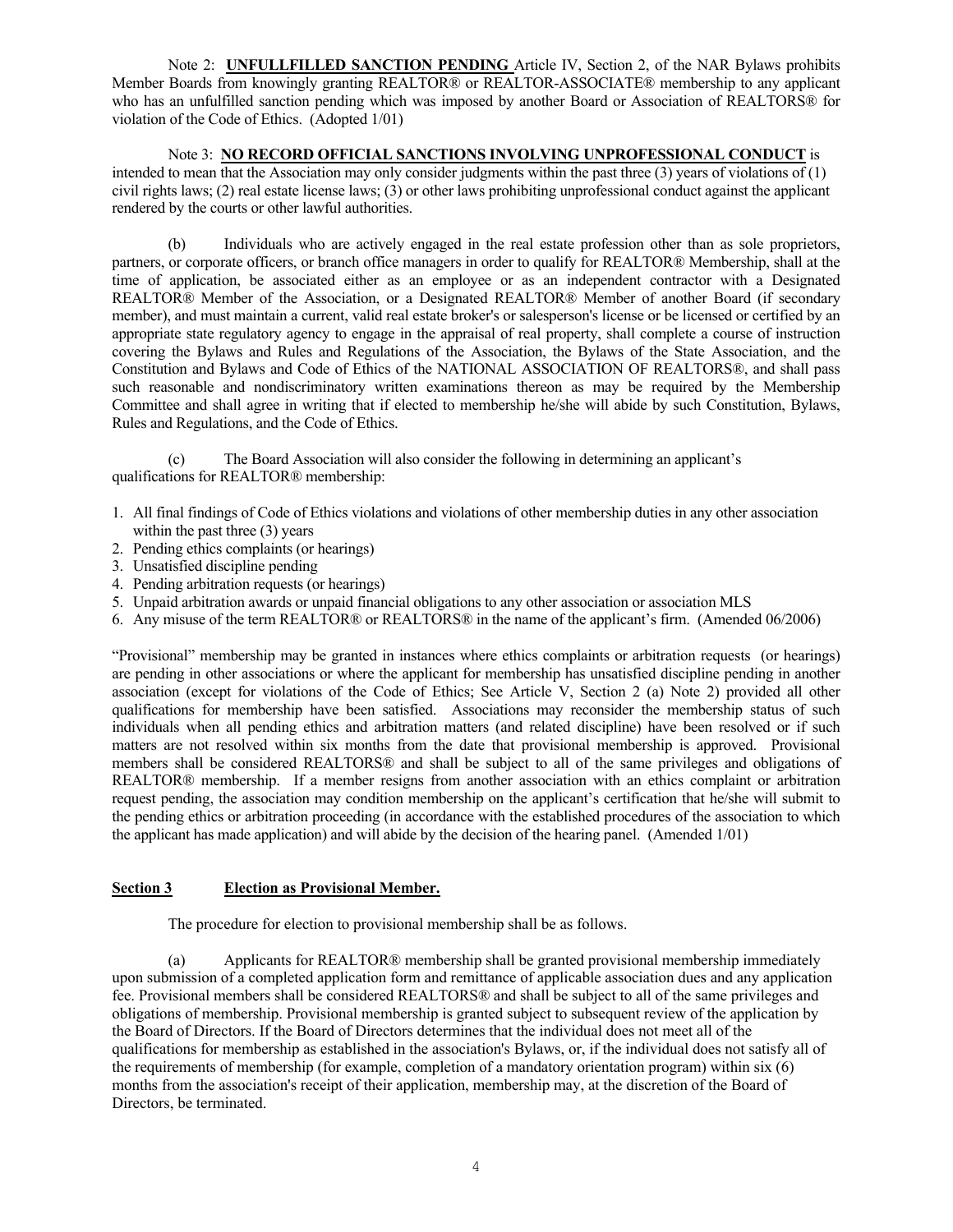(b) Dues shall be computed from the date of application and shall be non-refundable unless the association's Board of Directors terminates the individual's membership in accordance with Subsection (a) above. In such instances, dues shall be returned to the individual less a prorated amount to cover the number of days that the individual received association services and any application fee.

(c) The Board of Directors may not terminate any provisional membership without providing the provisional member with advance notice, an opportunity to appear before the Board of Directors, to call witnesses on his/her behalf, to be represented by counsel, and to make such statements as he/she deems relevant. The Board of Directors may also have counsel present. The Board of Directors shall require that written minutes be made of any hearing before it or may electronically or mechanically record the proceedings.

(d) If the Board of Directors determines that provisional membership should be terminated, it shall record its reasons with the Association Executive Officer. If the Board of Directors believes that termination of provisional membership may become the basis of litigation and a claim of damage by a provisional member, it may specify that termination shall become effective upon entry in a suit by the association for a declaratory judgment by a court of competent jurisdiction of a final judgment declaring that the termination violates no rights of the individual. (Adopted NAR 1/98, Amended 1/05)

### **Section 4. New Member Code of Ethics Orientation.**

(a) Applicants for REALTOR® membership and provisional REALTOR® members (where applicable) shall complete an orientation program on the Code of Ethics of not less than two hours and thirty minutes of instructional time. This requirement does not apply to applicants for REALTOR® membership or provisional members who have completed comparable orientation in another association, provided that REALTOR® membership has been continuous, or that any break in membership is for one year or less.

Failure to satisfy this requirement within 1 week of the date of application (or alternatively, the date that provisional membership was granted) will result in a \$500.00 fine or termination of the MLS access, to be determined by the member, and the member must take the next available orientation or MLS access will be terminated until orientation has been completed.

Note: Orientation programs must meet the learning objectives and minimum criteria established from time to time by the NATIONAL ASSOCIATION of REALTORS®. (Adopted 1/01)

### **Section 5. Continuing Member Code of Ethics Training**

Effective January 1, 2001, through December 31, 2004, and for successive four year periods thereafter, each REALTOR<sup>®</sup> member of the association shall be required to complete quadrennial ethics training of not less than two hours and thirty minutes of instructional time. This requirement will be satisfied upon presentation of documentation that the member has completed a course of instruction conducted by this or another association, the State Association of REALTORS®, the NATIONAL ASSOCIATION OF REALTORS®, or any other recognized educational institution or provider which meets the learning objectives and minimum criteria established by the NATIONAL ASSOCIATION OF REALTORS® from time to time. REALTOR® members who have completed training as a requirement of membership in another association and REALTOR® members who have completed the New Member Code of Ethics Orientation during any four year cycle shall not be required to complete additional ethics training until a new four-year cycle commences.

Failure to satisfy this requirement shall be considered a violation of a membership duty for which REALTOR® membership shall be suspended until such time as the training is completed. (Adopted 1/01)

Members suspended for failing to meet the requirement for the first four (4) year cycle (2001 - 2004) will have until December 31, 2005 to meet the requirement. Failure to meet the requirement by that time will result in automatic termination of membership.

Failure to meet the requirement for the second (2005 – 2008) cycle and subsequent four (4) year cycles will result in suspension of membership for the first two months (January and February) of the year following the end of any four (4) year cycle or until the requirement is met, whichever occurs sooner. On March 1 of that year, the membership of member who is still suspended as of that date will be automatically terminated. (Adopted 1/01, revised 5/05)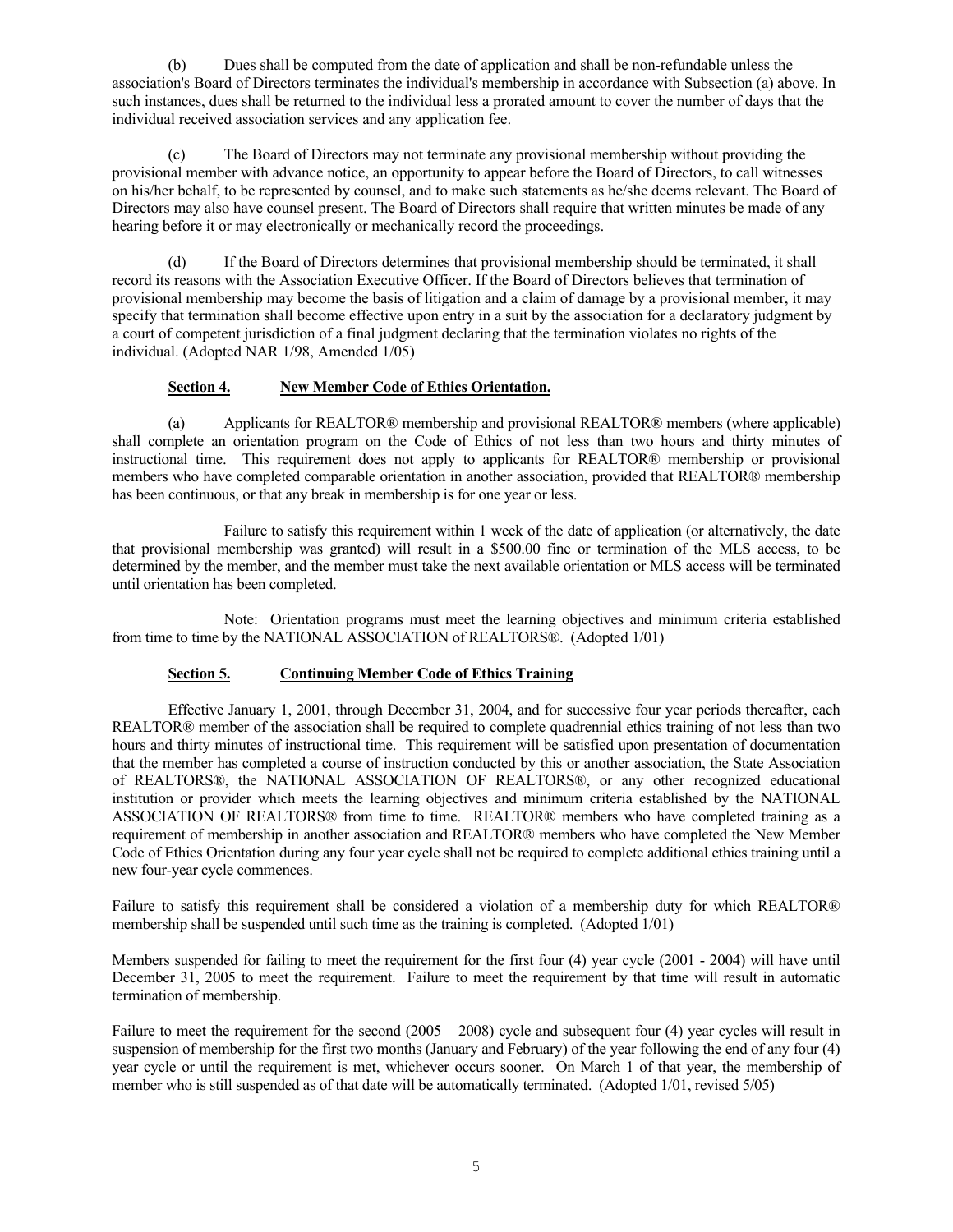### **Section 6. Status Changes.**

(a) A REALTOR® who changes the conditions under which he/she holds membership shall be required to provide written notification to the Association within thirty (30) days. A REALTOR® (non-principal) who becomes a principal in the firm with which he/she has been licensed or, alternatively, becomes a principal in a new firm which will be comprised of REALTOR® principals may be required to satisfy any previously unsatisfied membership requirements applicable to REALTOR® (principal) Members but shall, during the period of transition from one status of membership to another, be subject to all of the privileges and obligations of a REALTOR® (principal). If the REALTOR® (non-principal) does not satisfy the requirements established in these Bylaws for the category of membership to which they have transferred within thirty (30) days of the date they advised the Association of their change in status, their new membership application will terminate automatically unless otherwise so directed by the Board of Directors.

Note: The Board of Directors, at its discretion, may waive any qualification which the applicant has already fulfilled in accordance with the Association's Bylaws.

(b) Any application fee related to a change in membership status shall be reduced by an amount equal to any application fee previously paid by the applicant.

Dues shall be prorated from the first day of the quarter in which the member is notified of election by the Board of Directors and shall be based on the new membership status for the remainder of the year.

# **ARTICLE VI - PRIVILEGES AND OBLIGATIONS**

**Section 1.** The privileges and obligations of Members, in addition to those otherwise provided in these Bylaws, shall be specified in this Article.

**Section 2.** It shall be the duty and responsibility of every REALTOR® member of this association to safeguard and promote the standards, interests, and welfare of the association and the real estate profession, and to protect against conduct that may cause a lack of public confidence in the real estate profession or in REALTORS®. REALTOR<sup>®</sup> members also must abide by the governing documents and policies of the association, the State Association, and the NATIONAL ASSOCIATION OF REALTORS® as well as the Code of Ethics of the NATIONAL ASSOCIATION OF REALTORS®, including the duty to arbitrate controversies arising out of real estate transactions specified by Article 17 of the Code of Ethics and in accordance with the procedures set forth in the Code of Ethics and Arbitration Manual.

Every REALTOR® member shall maintain a high level of integrity and adhere to the association's membership criteria. Any violent act or threat of violence to person or property, hateful conduct, or acts of moral turpitude impacting the public shall not be tolerated any may be cause for disciplinary action, up to and including termination of membership.

Any Member of the Association may be reprimanded, fined, placed on probation, suspended, or expelled by the Board of Directors for a violation of these Bylaws and Association Rules and Regulations not inconsistent with these Bylaws, after a hearing as provided in the Code of Ethics and Arbitration Manual of the Association. Although Members other than REALTORS® are not subject to the Code of Ethics nor its enforcement by the Association, such Members are encouraged to abide by the principles established in the Code of Ethics of the NATIONAL ASSOCIATION OF REALTORS® and conduct their business and professional practices accordingly. Further, Members other than REALTORS® Members may, upon recommendation of the Membership Committee, or upon recommendation by a hearing panel of the Professional Standards Committee, be subject to discipline as described above, for any conduct, which in the opinion of the Board of Directors, applied on a nondiscriminatory basis, reflects adversely on the terms REALTOR® or REALTORS® and the real estate industry, or for conduct that is inconsistent with or adverse to the objectives and purposes of the local Association, the State Association, and the NATIONAL ASSOCIATION OF REALTORS®.

**Section 3.** Any REALTOR® Member of the Association may be disciplined by the Board of Directors for violations of the Code of Ethics or other duties of membership, after a hearing as described in the Code of Ethics and Arbitration Manual of the Association, provided that the discipline imposed is consistent with the discipline authorized by the Professional Standards Committee of the NATIONAL ASSOCIATION OF REALTORS® as set forth in the Code of Ethics and Arbitration Manual of the National Association.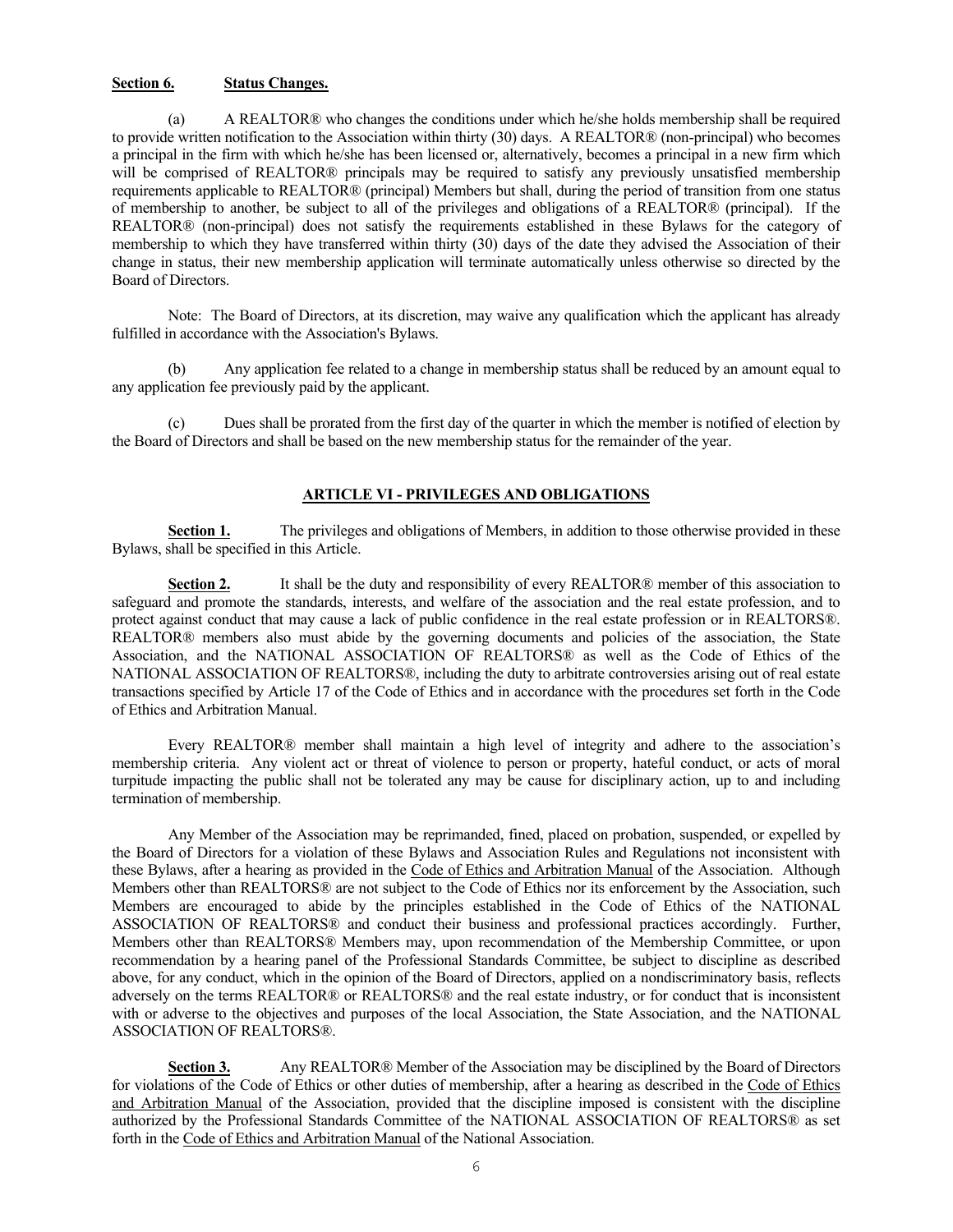**Section 4.** Resignations of Members shall become effective when received in writing by the Board of Directors, provided, however, that if any Member submitting the resignation is indebted to the Association for dues, fees, fines, or other assessments of the Association or any of its services, departments, divisions, or subsidiaries, the Association may condition the right of the resigning Member to reapply for membership upon payment in full of all such moneys owed.

**Section 5.** If a Member resigns from the Association, or otherwise causes membership to terminate with an ethics complaint pending, that Board of Directors may condition the right of the resigning Member to reapply for membership upon the applicant's certification that he/she will submit to the pending ethics proceeding and will abide by the decision of the hearing panel.

(a) If a member resigns or otherwise causes membership to terminate, the duty to submit to arbitration continues in effect even after membership lapses or is terminated, provided that the dispute arose while the former member was a REALTOR®.

# **Section 6. REALTOR® Members.**

(a) REALTOR® Members, whether primary or secondary, in good standing are entitled to vote and to hold elective office in the Association; may use the terms REALTOR® and REALTORS®, which use shall be subject to the provisions of Article VIII. For purposes of this section, the term "good standing" means the member satisfies the "Obligations of REALTOR® Members", is current with all financial and disciplinary obligations to the association and MLS, has completed any new member requirements, and complies with NAR's trademark rules.

(b) If a REALTOR® Member is a principal in a firm, partnership, or corporation and is suspended or expelled, the firm, partnership, or corporation shall not use the terms REALTOR® or REALTORS® in connection with its business during the period of suspension, or until readmission to REALTOR® Membership, or unless connection with the firm, partnership, or corporation is severed, whichever may apply. The membership of all other principals, partners, or corporate officers shall suspend or terminate during the period of suspension of the disciplined Member, or until readmission of the disciplined Member, or unless connection of the disciplined Member with the firm, partnership, or corporation is severed, whichever may apply. Further, the membership of REALTORS® other than principals who are employed by or affiliated as independent contractors with the disciplined Member shall suspend or terminate during the period of suspension of the disciplined Member or until readmission of the disciplined Member or until connection of the disciplined Member with the firm, partnership, or corporation is severed, or unless the REALTOR® Member (non-principal) elects to sever his/her connection with the REALTOR® and affiliate with another REALTOR® Member in good standing in the Association, whichever may apply. If a REALTOR® Member who is other than a principal in a firm, partnership, or corporation is suspended or expelled, the use of the terms REALTOR® or REALTORS® by the firm, partnership, or corporation shall not be affected.

(c) In any action taken against a REALTOR® Member for suspension or expulsion under Section 6(b) hereof, notice of such action shall be given to all REALTORS® employed by or affiliated as independent contractors with such REALTOR® Member and they shall be advised that the provisions in Article VI, Section 6(b) shall apply.

**Section 7. Institute Affiliate Members.** Institute Affiliate Members shall have rights and privileges and be subject to obligations prescribed by the Board of Directors consistent with the Constitution and Bylaws of the NATIONAL ASSOCIATION OF REALTORS®.

Note: Local associations establish the rights and privileges to be conferred on Institute Affiliate Members except that no Institute Affiliate Member may be granted the right to use the term REALTOR®, REALTOR-ASSOCIATE®, or the REALTOR® logo; to serve as President of the local association; or to be a participant in the local association's Multiple Listing Service.

**Section 8. Affiliate Members.** Affiliate members shall have rights and privileges and be subject to obligations prescribed by the Board of Directors.

**Section 9. Public Service Members.** Public Service Members shall have rights and privileges and be subject to obligations prescribed by the Board of Directors.

**Section 10. <b>Honorary Members.** Honorary Members shall confer only the right to attend meetings and participate in discussions.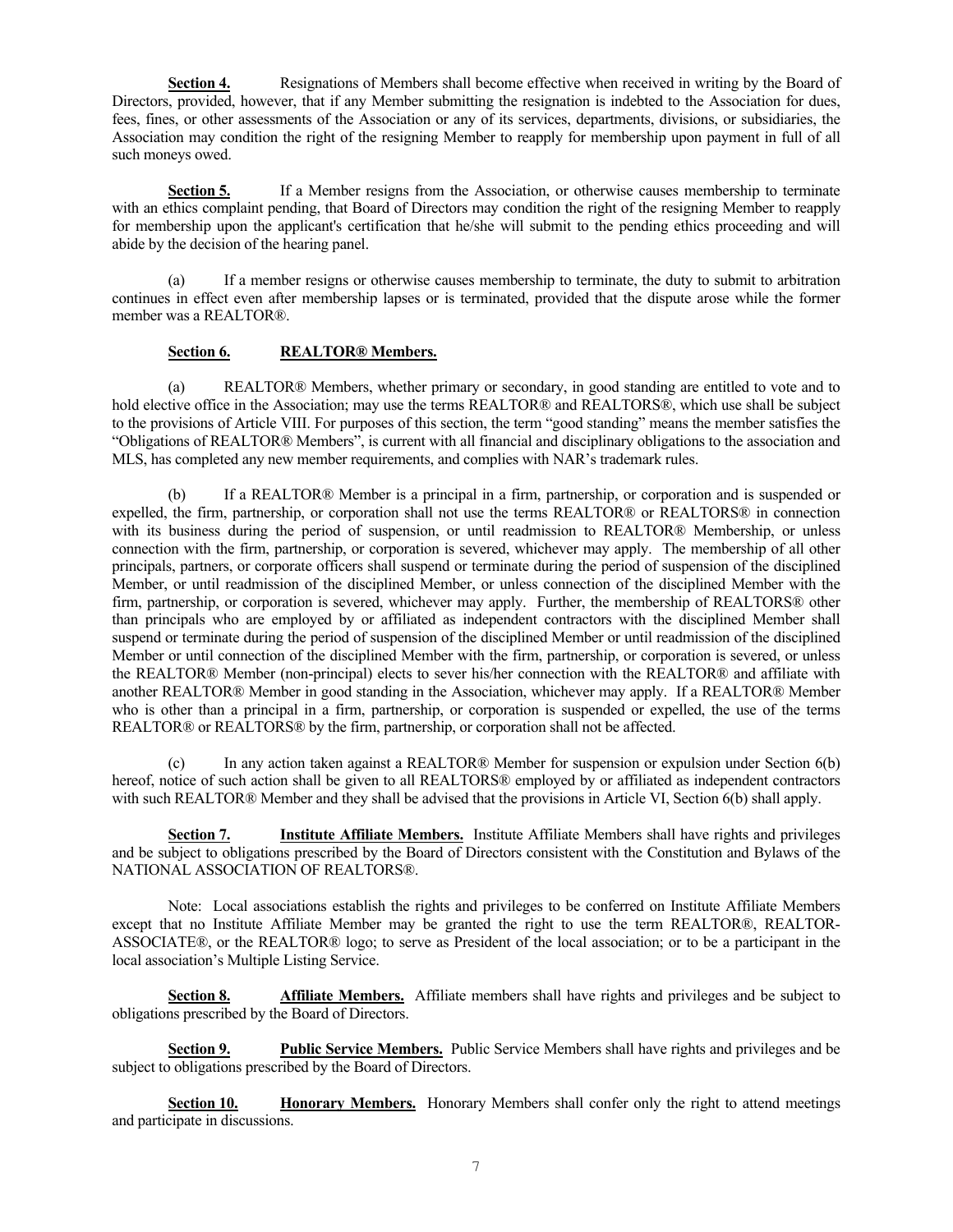**Section 11. Student Members.** Student Members shall have rights and privileges and be subject to obligations prescribed by the Board of Directors.

**Section 12. Certification by REALTOR®.** "Designated" REALTOR® Members of the Association shall certify to the Association during the month of November, on a form provided by the Association, a complete listing of all individuals licensed or certified with the REALTOR®'s office(s), and shall designate a primary association for each individual who holds membership. Designated REALTORS® shall also identify any non-member licensees in the REALTOR®'s office(s) and if designated REALTOR® dues have been paid to another association based on said non-member licensees, the designated REALTOR® shall identify the association to which dues have been remitted. These declarations shall be used for purposes of calculating dues under Article X. Section 2(a) of the Bylaws. "Designated" REALTOR® Members shall also notify the Association of any additional individual(s) licensed or certified with the firm(s) within 30 days of the date of affiliation or severance of the individual.

**Section 13 Harassment.** Any member of the association may be reprimanded, placed on probation, suspended or expelled for harassment of an association or MLS employee or Association Officer or Director after an investigation in accordance with the procedures of the association. As used in this Section, harassment means any verbal or physical conduct including threatening or obscene language, unwelcome sexual advances, stalking, actions including strikes, shoves, kicks, or other similar physical contact, or threats to do the same, or any other conduct with the purpose or effect of unreasonably interfering with an individual's work performance by creating a hostile, intimidating or offensive work environment. The decision of the appropriate disciplinary action to be taken shall be made by the investigatory team comprised of the President, President-elect, Vice President and/or CEO and one member of the Board of Directors selected by the highest ranking officer not named in the complaint, upon consultation with legal counsel for the association. Disciplinary action may include any sanction authorized in the association's Code of Ethics and Arbitration Manual. If the complaint names the President, President-Elect or Vice President, they may not participate in the proceedings and shall be replaced by the Immediate Past President or, alternatively, by another member of the Board of Directors selected by the highest ranking officer not named in the complaint.

**Note:** Suggested procedures for processing complaints of harassment are available online at http://www.NAR.REALTOR.org, or from the Member Policy Department. (Amended 5/08)

### **ARTICLE VII - PROFESSIONAL STANDARDS AND ARBITRATION**

**Section 1.** The responsibility of the Association and of Association Members relating to the enforcement of the Code of Ethics, the disciplining of Members, and the arbitration of disputes, and the organization and procedures incident thereto shall be governed by the Code of Ethics and Arbitration Manual of the NATIONAL ASSOCIATION OF REALTORS®, as from time to time amended, which by this reference is made a part of these Bylaws.

**Section 2.** It shall be the duty and responsibility of every REALTOR® Member of this Association to abide by the Constitution and Bylaws and the Rules and Regulations of the Association, the Constitution and Bylaws of the State Association, the Constitution and Bylaws of the NATIONAL ASSOCIATION OF REALTORS®, and to abide by the Code of Ethics of the NATIONAL ASSOCIATION OF REALTORS®, including the duty to arbitrate controversies arising out of real estate transactions as specified by Article 17 of the Code of Ethics, and as further defined and in accordance with the procedures set forth in the Code of Ethics and Arbitration Manual of this Association as from time to time amended.

# **ARTICLE VIII - USE OF THE TERMS REALTOR® AND REALTORS®**

**Section 1.** Use of the terms REALTOR® and REALTORS® by Members shall, at all times, be subject to the provisions of the Constitution and Bylaws of the NATIONAL ASSOCIATION OF REALTORS® and to the Rules and Regulations prescribed by its Board of Directors. The Association shall have the authority to control, jointly and in full cooperation with the NATIONAL ASSOCIATION OF REALTORS®, use of the terms within its jurisdiction. Any misuse of the terms by members is a violation of a membership duty and may subject members to disciplinary action by the Board of Directors after a hearing as provided for in the association's Code of Ethics and Arbitration Manual. (Amended 06/2006)

**Section 2.** REALTOR® Members of the Association shall have the privilege of using the terms REALTOR® and REALTORS® in connection with their places of business within the state or a state contiguous thereto so long as they remain REALTOR® Members in good standing. No other class of Members shall have this privilege.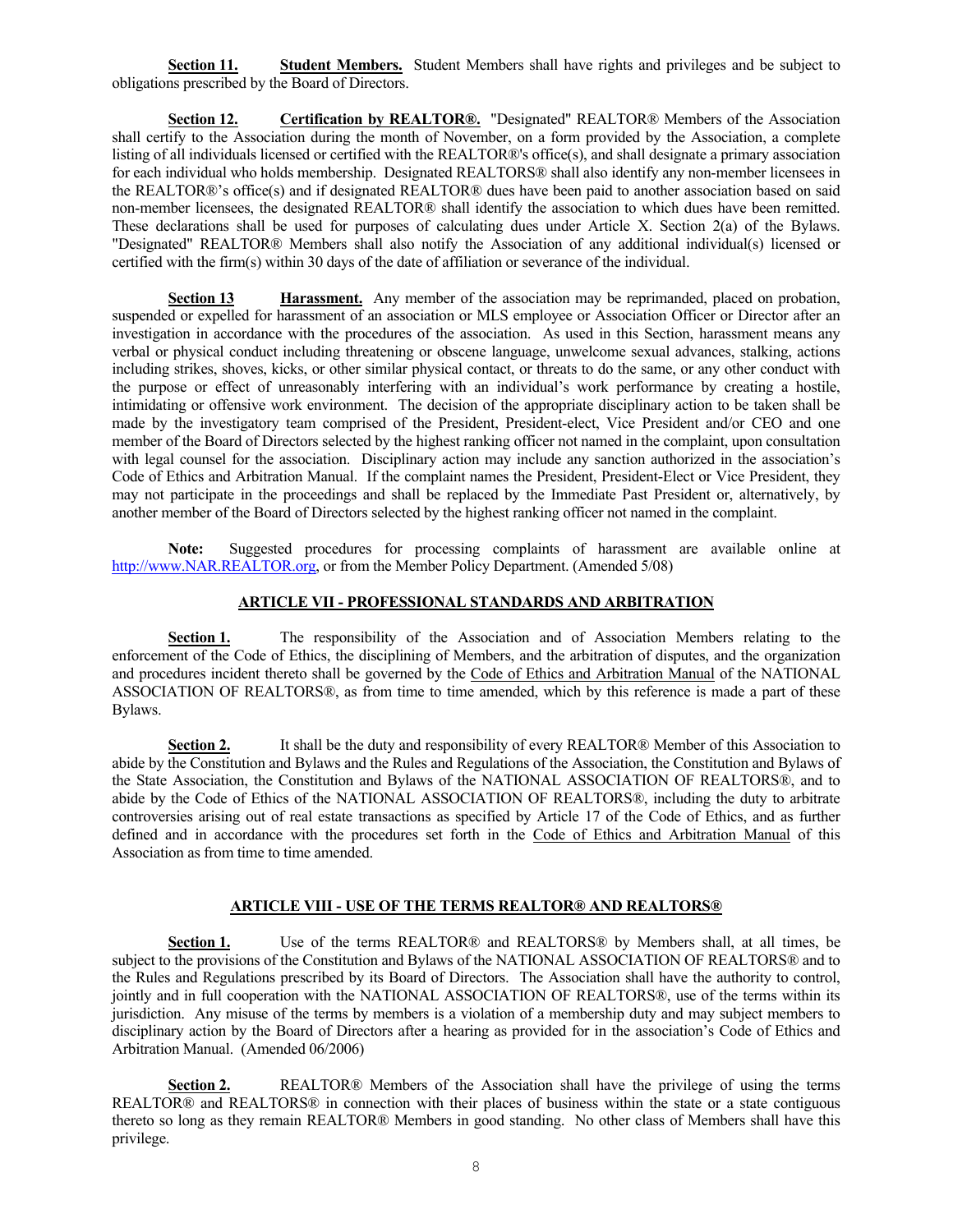**Section 3.** A REALTOR® Member who is a principal of a real estate firm, partnership, or corporation may use the terms REALTOR® and REALTORS® only if all the principals of such firm, partnership, or corporation who are actively engaged in the real estate profession within the state or a state contiguous thereto are REALTOR® Members of the Association or Institute Affiliate Members as described in Section 1(b) of Article IV.

(a) In the case of a REALTOR® member who is a principal of a real estate firm, partnership, or corporation whose business activity is substantially all commercial, the right to use the term REALTOR® or REALTORS® shall be limited to office locations in which a principal, partner, corporate officer, or branch office manager of the firm, partnership, or corporation holds REALTOR® membership. If a firm, partnership, or corporation operates additional places of business in which no principal, partner, corporate officer, or branch office manager holds REALTOR<sup>®</sup> membership, the term REALTOR® or REALTORS<sup>®</sup> may not be used in any reference to those additional places of business. (Amended 1/01)

**Section 4.** Institute Affiliate Members shall not use the terms REALTOR® or REALTORS® nor the imprint of the emblem seal of the NATIONAL ASSOCIATION OF REALTORS®.

### **ARTICLE IX - STATE AND NATIONAL MEMBERSHIPS**

Section 1. The Association shall be a Member of the NATIONAL ASSOCIATION OF REALTORS® and the IOWA ASSOCIATION OF REALTORS®. By reason of the Association's Membership, each REALTOR® Member of the Member Association shall be entitled to membership in the NATIONAL ASSOCIATION OF REALTORS® and the IOWA ASSOCIATION OF REALTORS® without further payment of dues. The Association shall continue as a Member of the State and National Associations, unless by a majority vote of all of its REALTOR® Members, decision is made to withdraw, in which case the State and National Associations shall be notified at least one month in advance of the date designated for the termination of such membership.

**Section 2.** The Association recognizes the exclusive property rights of the NATIONAL ASSOCIATION OF REALTORS® in the terms REALTOR® and REALTORS®. The Association shall discontinue use of the terms in any form in its name, upon ceasing to be a Member of the National Association, or upon a determination by the Board of Directors of the National Association that it has violated the conditions imposed upon the terms.

**Section 3.** The Association adopts the Code of Ethics of the NATIONAL ASSOCIATION OF REALTORS® and agrees to enforce the Code among its REALTOR® Members. The Association and all of its Members agree to abide by the Constitution, Bylaws, Rules and Regulations, and policies of the National Association and the IOWA ASSOCIATION OF REALTORS®.

### **ARTICLE X - DUES AND ASSESSMENTS**

**Section 1. Application Fee.** The Board of Directors may adopt an application fee for REALTOR® Membership in reasonable amount, not exceeding three times the amount of the annual dues for REALTOR® Membership, which shall be required to accompany each application for REALTOR® Membership and which shall become the property of the Association upon final approval of the application.

**Section 2. Dues.** The annual dues of Members shall be as follows:

(a) **REALTOR® Members.** The annual dues of each Designated REALTOR® Member shall be in such amount as established annually by the Board of Directors, plus an additional amount to be established annually by the Board of Directors times the number of real estate salespersons and licensed or certified appraisers who (1) are employed by or affiliated as independent contractors, or who are otherwise directly or indirectly licensed with such REALTOR® Member and (2) are not REALTOR® Members of any Board in the state or a state contiguous thereto or Institute Affiliate Members of a Board.

In calculating the dues payable to the Association by a Designated REALTOR® Member, non-member licensees as defined in Section 2(a) (1) and (2) of this Article shall not be included in the computation of dues if the DR has paid dues based on said non-member licensees in another Board in the state or a state contiguous thereto, provided the Designated REALTOR® notifies the Board in writing of the identity of the Board to which dues have been remitted. In the case of a Designated REALTOR® Member in a firm, partnership, or corporation whose business activity is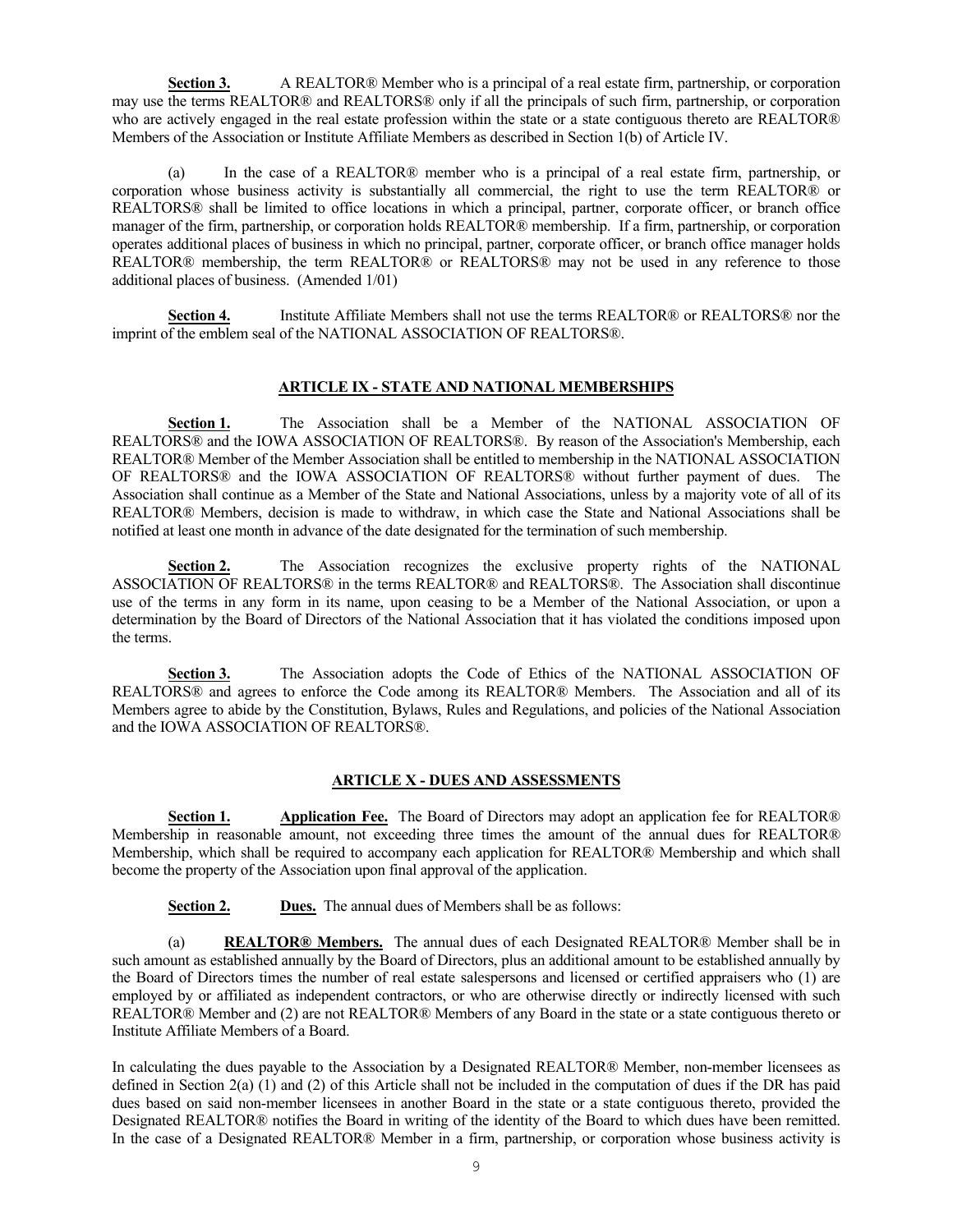substantially all commercial, any assessments for non-member licensees shall be limited to licensees affiliated with the Designated REALTOR® (as defined in (1) and (2) of this paragraph) in the office where the Designated REALTOR® holds membership, and any other offices of the firm located within the jurisdiction of this board. (Amended 1/01)

(1) For the purpose of this Section, a REALTOR® Member of a Member Association shall be held to be any Member who has a place or places of business within the state or a state contiguous thereto and who, as a principal, partner, corporate officer, or branch office manager of a real estate firm, partnership, or corporation, is actively engaged in the real estate profession as defined in Article III, Section 1, of the Constitution of the NATIONAL ASSOCIATION OF REALTORS®. An individual shall be deemed to be licensed with a REALTOR® if the license of the individual is held by the REALTOR®, or by any broker who is licensed with the REALTOR® or by any entity in which the REALTOR® has direct or indirect ownership interest and which is engaged in other aspects of the real estate business (except as provided for in Section  $2(a)(1)$  hereof) provided that such licensee is not otherwise included in the computation of dues payable by the principal, partner, corporate officer, or branch office manager of the entity.

A REALTOR® with a direct or indirect ownership interest in an entity engaged exclusively in soliciting and/or referring clients and customers to the REALTOR® for consideration on a substantially exclusive basis shall annually file with the association on a form approved by the association a list of the licensees affiliated with that entity and shall certify that all of the licensees affiliated with the entity are solely engaged in referring clients and customers and are not engaged in listing, selling, leasing, managing, counseling or appraising real property. The individuals disclosed on such form shall not be deemed to be licensed with the REALTOR® filing the form for purposes of this Section and shall not be included in calculating the annual dues of the Designated REALTORS®.

Membership dues shall be prorated for any licensee included on a certification form submitted to the association who during the same calendar year applies for REALTOR® membership in the association. However, membership dues shall not be prorated if the licensee held REALTOR® membership during the preceding calendar year.

(b) **REALTOR® Members.** The annual dues of each REALTOR® Member other than Designated REALTOR® shall be in such amount as established annually by the Board of Directors.

(c) **Institute Affiliate Members.** The annual dues of each Institute Affiliate Member shall be as established in Article II of the Bylaws of the NATIONAL ASSOCIATION OF REALTORS®.

Note: The Institutes, Societies and Councils of the National Association shall be responsible for collecting and remitting dues to the National Association for Institute Affiliate Members (\$105.00). The national Association shall credit \$35.00 to the account of a local association for each Institute Affiliate Member whose office address is within the assigned territorial jurisdiction of that association, provided, however, if the office location is also within the territorial jurisdiction of a Commercial Overlay Board (COB), the \$35.00 amount will be credited to the COB, unless the Institute Affiliate Member directs that the dues be distributed to the other association. The National Association shall also credit \$35.00 to the account of state associations for each Institute Affiliate Member whose office address is located within the territorial jurisdiction of the state association. Local and state associations may not establish any additional entrance, initiation fees or dues for Institute Affiliate Members, but may provide service packages to which Institute affiliate Members may voluntarily subscribe. (Amended 11/2013)

(d) **Affiliate Members.** The annual dues of each Affiliate Member shall be in such amount as established annually by the Board of Directors.

(e) **Public Service Members.** The annual dues of each Public Service Member shall be in such amount as established annually by the Board of Directors.

- (f) **Honorary Members.** Dues payable, if any, shall be at the discretion of the Board of Directors.
- (g) **Student Members.** Dues payable, if any, shall be at the discretion of the Board of Directors.

**Section 3. Dues Payable.** IAR and NAR dues for all Members shall be payable annually in advance on the first day of January. Local Dues shall be paid quarterly in advance. Dues shall be computed from the day of application and granting of provisional membership.

(a) In the event a sales licensee or licensed or certified appraiser who holds REALTOR® membership is dropped for nonpayment of Association dues, and the licensee remains with the designated REALTOR®'s firm, the dues obligation of the "designated" REALTOR® (as set forth in Article X, Section 2.a) will be increased to reflect the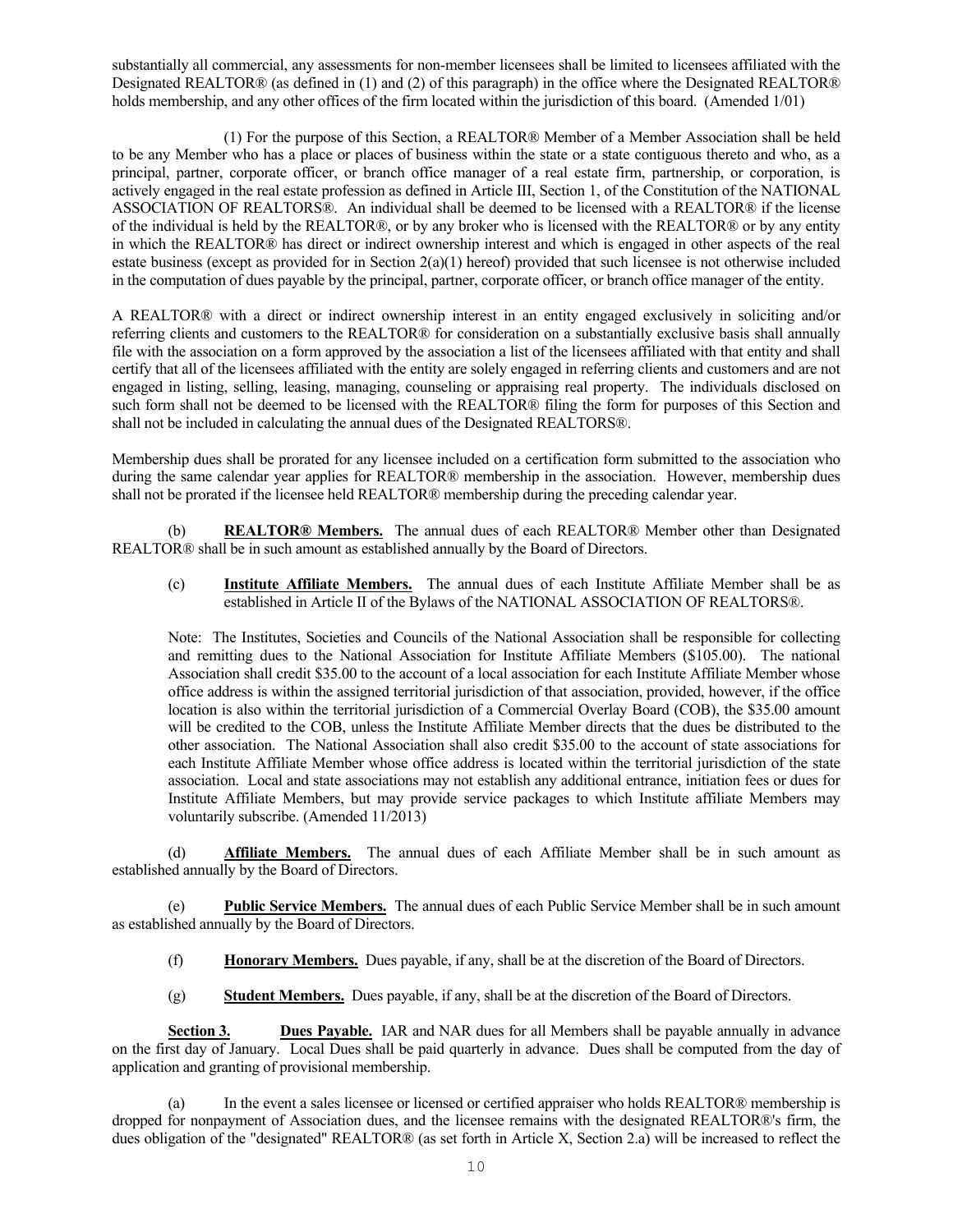addition of a non-member licensee. Dues shall be calculated from the first day of the current fiscal year and are payable within 30 days of the notice of termination.

(b) In the event a sales licensee who holds REALTOR® membership voluntarily drops from membership to the Association, dues paid in advance prior to termination of membership are not refundable by the Association.

**Section 4. Nonpayment of Financial Obligations.** If dues, fees, fines, or other assessments including amounts owed to the Association or the Association's Multiple Listing Service are not paid within one (1) month after the due date, the nonpaying Member is subject to suspension at the discretion of the Board of Directors. Two (2) months after the due date, membership of the nonpaying Member may be terminated at the discretion of the Board of Directors. Three (3) months after the due date, membership of the nonpaying Member shall automatically terminate unless within that time the amount due is paid. However, no action shall be taken to suspend or expel a Member for nonpayment of disputed amounts until the accuracy of the amount owed has been confirmed by the Board of Directors. A former Member who has had his/her membership terminated for nonpayment of dues, fees, fines, or other assessments duly levied in accordance with the provisions of these Bylaws or the provisions of other Rules and Regulations of the Association or any of its services, departments, divisions, or subsidiaries may apply for reinstatement in a manner prescribed for new applicants for membership, after making payment in full of all accounts due as of the date of termination.

**Section 5. Deposit.** All moneys received by the Association for any purpose shall be deposited to the credit of the Association in a financial institution or institutions selected by resolution of the Board of Directors.

**Section 6. Expenditures.** The Board of Directors shall administer the day-to-day finances of the Association. Capital expenditures in excess of \$10,000.00 may not be made unless authorized by vote of a majority of the Board of Directors.

**Section 7. Notice of Dues, Fees, Fines, Assessments, and Other Financial Obligations of Members.** All dues, fees, fines, assessments, or other financial obligations to the Association or Association Multiple Listing Service shall be noticed to the delinquent Association Member in writing setting forth the amount owed and due date.

**Section 8. Dues of Specific NAR Members** The dues of REALTOR® members who are REALTOR® Emeriti (as recognized by the National Association), past president and past treasurers of the National Association or Recipients of the Distinguished Service Award shall be as determined by the board of directors. (Amended 11/2013)

Note: A Member Association's dues obligation to the National Association is reduced by an amount equal to the amount which the association is assessed for a REALTOR® member, times the number of REALTOR® Emeriti (as recognized by the National Association), past presidents and past treasurers of the National Association, and recipients of the Distinguished Service Award of the National Association who are REALTOR® members of the association. The dues obligation of such individuals to the local association should be reduced to reflect the reduction in the association's dues obligation to the National Association. The association may, at its option, choose to have no dues requirement for such individuals except as may be required to meet the association's obligation to the State Association with respect to such individuals. Member Associations should determine whether the dues payable by the association to the State Association are reduced with respect to such individuals. It should be noted that this does not affect a "designated" REALTOR®'s dues obligation to the association with respect to those licensees employed by or affiliated with the "designated" REALTOR® who is not a member of the local association. (Amended 11/2013)

# **ARTICLE XI - OFFICERS AND DIRECTORS**

**Section 1. Officers.** The elected officers of the Association shall be: a President, a President-Elect, a Vice President, a Secretary-Treasurer.. They shall be elected for terms of one (1) year.

- a. The Secretary-Treasurer shall be its own independent position and not proceed up the leadership line.
- b. The Secretary-Treasurer shall be elected for terms of (2) two years.

**Section 2. Duties of Officers.** The duties of the officers shall be such as their titles, by general usage, would indicate and such as may be assigned to them by the Board of Directors. It shall be the particular duty of the Secretary to keep the records of the Association and to carry on all necessary correspondence with the NATIONAL ASSOCIATION OF REALTORS® and the IOWA ASSOCIATION OF REALTORS®.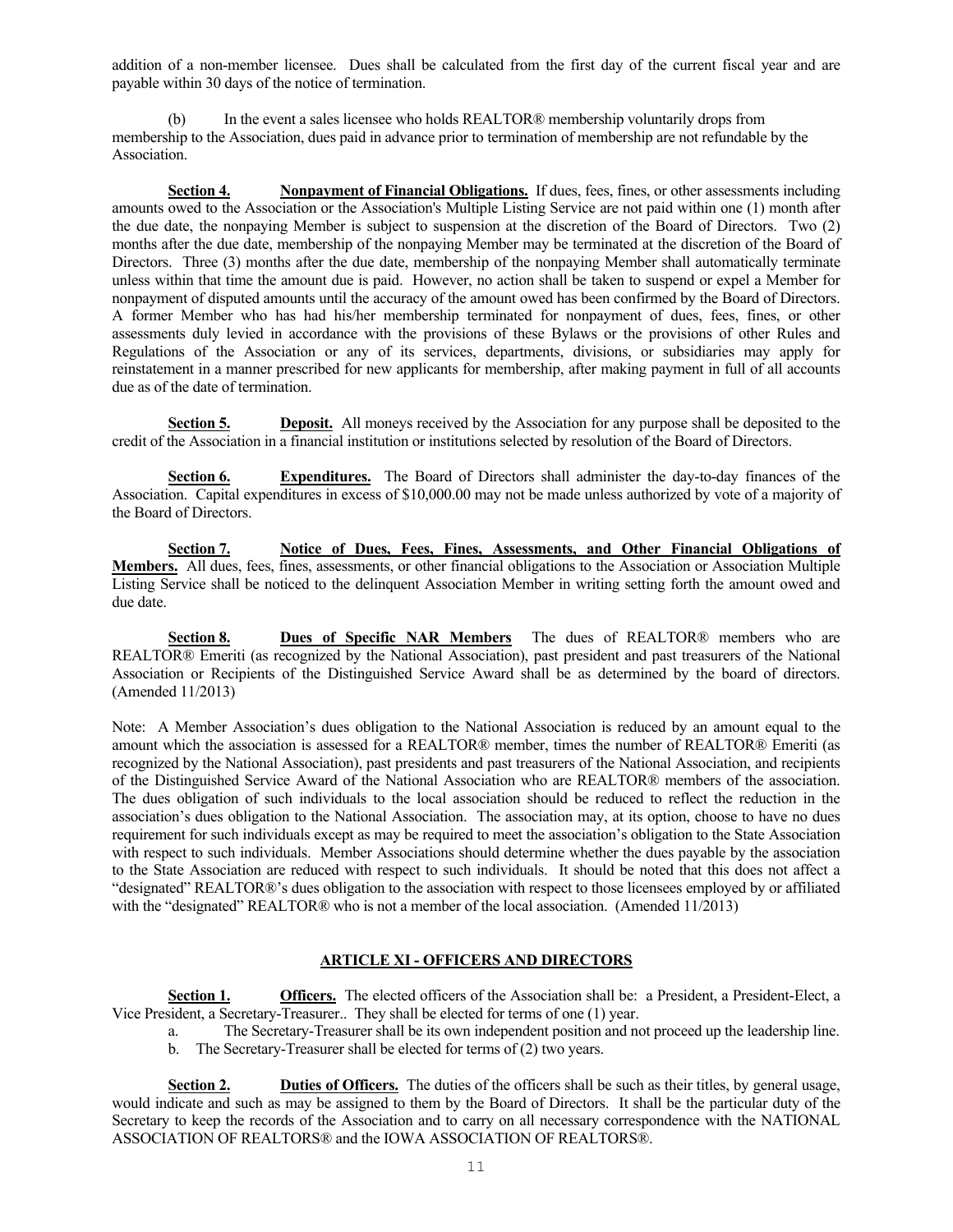**Section 3. Board of Directors.** The governing body of the Association shall be a Board of Directors consisting of the elected officers and seven (7) REALTOR® Members of the Association, one of which shall be the MLS chairperson. Directors shall be elected to serve for terms of two (2) or three (3) years, except that at organization, one-third of the elected Directors shall be elected for terms of one (1), two (2), and three (3) years, respectively, or for lesser terms as may be necessary to complete the first fiscal year. Thereafter, as many Directors shall be elected each year as are required to fill vacancies.

The election of Officers and Directors shall take place at the annual meeting. Election shall be by ballot according to voting procedures outlined in Article XVI, Section 2 and 3. The ballot shall contain the names of all candidates and the offices for which they are nominated.

### **Section 4. Election of Officers and Directors.**

(a) At least two (2) months before the annual election, a Nominating Committee of five (5) REALTOR® Members shall be appointed by the President with the approval of the Board of Directors. The Nominating Committee shall select one candidate for each office and one candidate for each place to be filled on the Board of Directors. At least four members of the Board of Directors must be principals. The report of the Nominating Committee shall be sent written or electronically to each Member eligible to vote at least three (3) weeks preceding the election. Additional candidates for the offices to be filled may be placed in nomination by petition signed by at least ten percent (10%) of the REALTOR® Members eligible to vote. The petition shall be filed with the Secretary at least two (2) weeks before the election. The Secretary shall send notice of such additional nominations to all Members eligible to vote before the election.

(b) The election of Officers and Directors shall take place at the annual meeting. Election shall be by ballot according to voting procedures outlined in Article XVI, Section 2. The ballot shall contain the names of all candidates and the offices for which they are nominated.

The President, with the approval of the Board of Directors, shall appoint an Election Committee of three (3) REALTOR® Members to conduct the election. In case of a tie vote, the issue shall be determined by lot.

Section 5. Vacancies. Vacancies among the Officers and the Board of Directors shall be filled by a simple majority vote of the Board of Directors until the next annual election.

**Section 6. Removal of Officers and Directors.** In the event that an Officer or Director is deemed to be incapable of fulfilling the duties for which elected, but will not resign from office voluntarily, the Officer or Director may be removed from office under the following procedure:

(a) A petition requiring the removal of an Officer or Director and signed by not less than one-third of the voting membership or a majority of all Directors shall be filed with the President, or if the President is the subject of the petition, with the next-ranking officer, and shall specifically set forth the reasons the individual is deemed to be disqualified from further service.

(b) Upon receipt of the petition, and not less than twenty (20) days or more than forty-five (45) days thereafter, a special meeting of the voting membership of the Association shall be held, and the sole business of the meeting shall be to consider the charge against the Officer or Director, and to render a decision on such petition.

(c) The special meeting shall be noticed to all voting Members at least ten (10) days prior to the meeting, and shall be conducted by the President of the Association unless the President's continued service in office is being considered at the meeting. In such case, the next-ranking officer will conduct the meeting of the hearing by the Members. Provided a quorum is present, a three-fourths vote of Members present and voting shall be required for removal from office.

# **ARTICLE XII - MEETINGS**

**Section 1. Annual Meetings.** The annual meeting of the Association shall be held during October of each year, the date, place, and hour to be designated by the Board of Directors.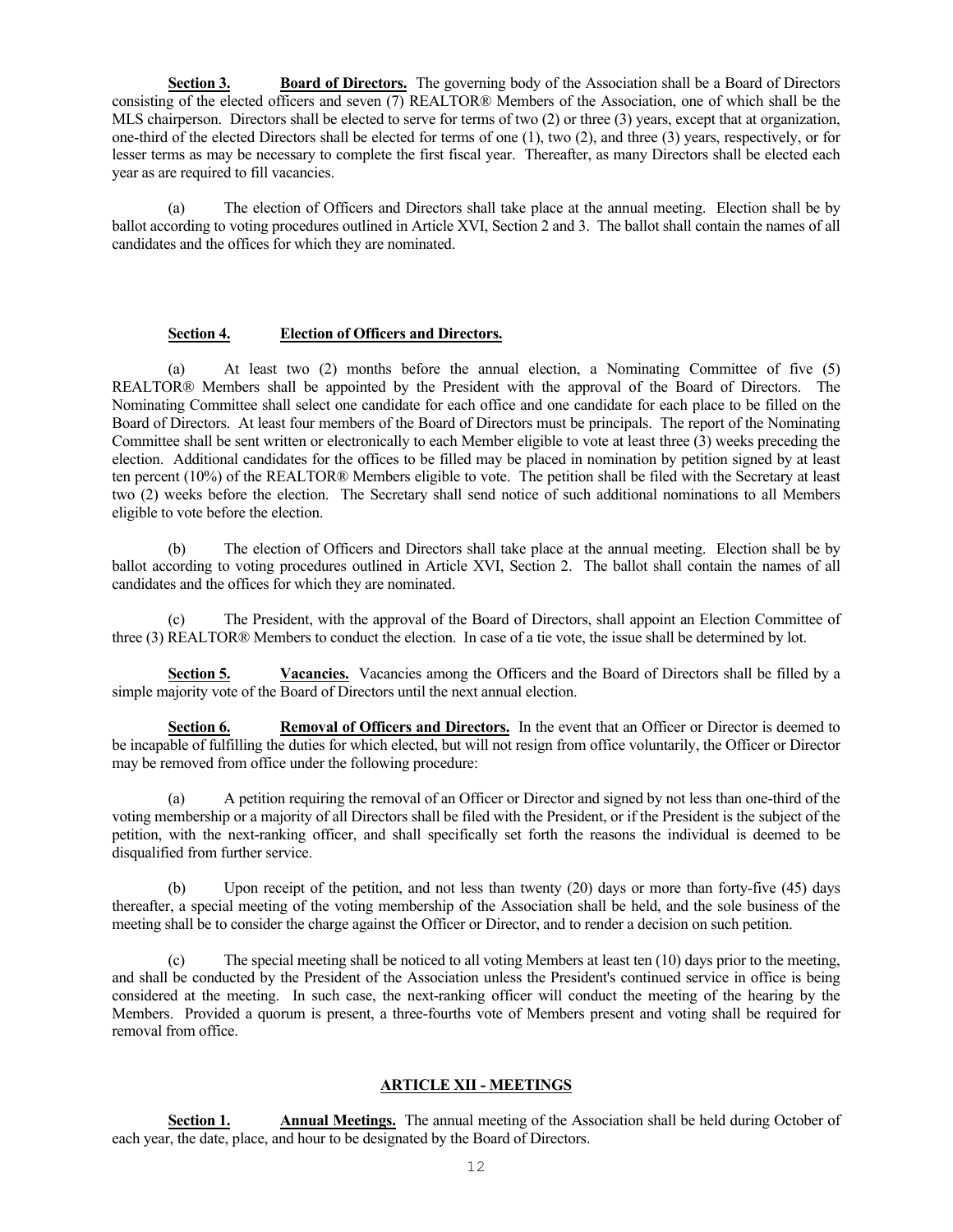**Section 2. Meetings of Directors.** The Board of Directors shall designate a regular time and place of meetings. Absence from three (3) regular meetings in a term year, shall be construed as resignation. The quorum to conduct business at a regularly called meeting of the Board of Directors shall be a simple majority of all active board positions.

**Section 3. Other Meetings.** Meetings of the Members may be held at other times as the President or the Board of Directors may determine, or upon the written request of at least twenty percent (20%) of the Members eligible to vote.

**Section 4. Notice of Meetings.** Written or electronic notice shall be given to every Member entitled to participate in the meeting at least one (1) week preceding all meetings. If a special meeting is called, it shall be accompanied by a statement of the purpose of the meeting.

**Section 5. Quorum.** A quorum for the transaction of business shall consist of ten percent (10%) of the REALTOR® Members eligible to vote.

### **ARTICLE XIII - COMMITTEES**

**Section 1. Standing Committees.** The President shall appoint, per the policies of the association from among the REALTOR® Members, subject to confirmation by the Board of Directors, the following standing committees:

| Community Outreach | <b>Political Affairs</b>  |
|--------------------|---------------------------|
| Scholarship        |                           |
|                    |                           |
| MLS Committee      | <b>Community Outreach</b> |
| Election           | Awards                    |
| YPN                | Ignite Success            |
|                    |                           |

**Section 2. Special Committees.** The President shall appoint, subject to confirmation by the Board of Directors, special committees as deemed necessary.

**Section 3. Organization.** All committees shall be of such size and shall have duties, functions, and powers as assigned by the President or the Board of Directors except as otherwise provided in these Bylaws.

**Section 4. President.** The President shall be an ex-officio member of all standing committees and shall be notified of their meetings. Except for Nominating committee, Grievance committee and Professional Standards.

**Section 5. Attendance.** Any Committee Member who fails to attend three (3) regular or special meetings of the Committee, without excuse acceptable to the Chairperson of the Committee, shall be deemed to have resigned from the Committee and the vacancy shall be filled as herein provided for original appointees.

# **ARTICLE XIV - FISCAL AND ELECTIVE YEAR**

**Section 1.** The fiscal year of the Association shall be the calendar year. The elective year shall be from annual meeting to annual meeting.

# **ARTICLE XV - RULES OF ORDER**

**Section 1.** Robert's Rules of Order, latest edition, shall be recognized as the authority governing the meetings of the Association, its Board of Directors, and committees, in all instances wherein its provisions do not conflict with these Bylaws.

# **ARTICLE XVI - AMENDMENTS**

**Section 1.** These Bylaws may be amended by a majority vote of the Members present and qualified to vote at any meeting at which a quorum is present, provided the substance of such proposed amendment or amendments shall be plainly stated in the call for the meeting, except that the Board of Directors may, at any regular or special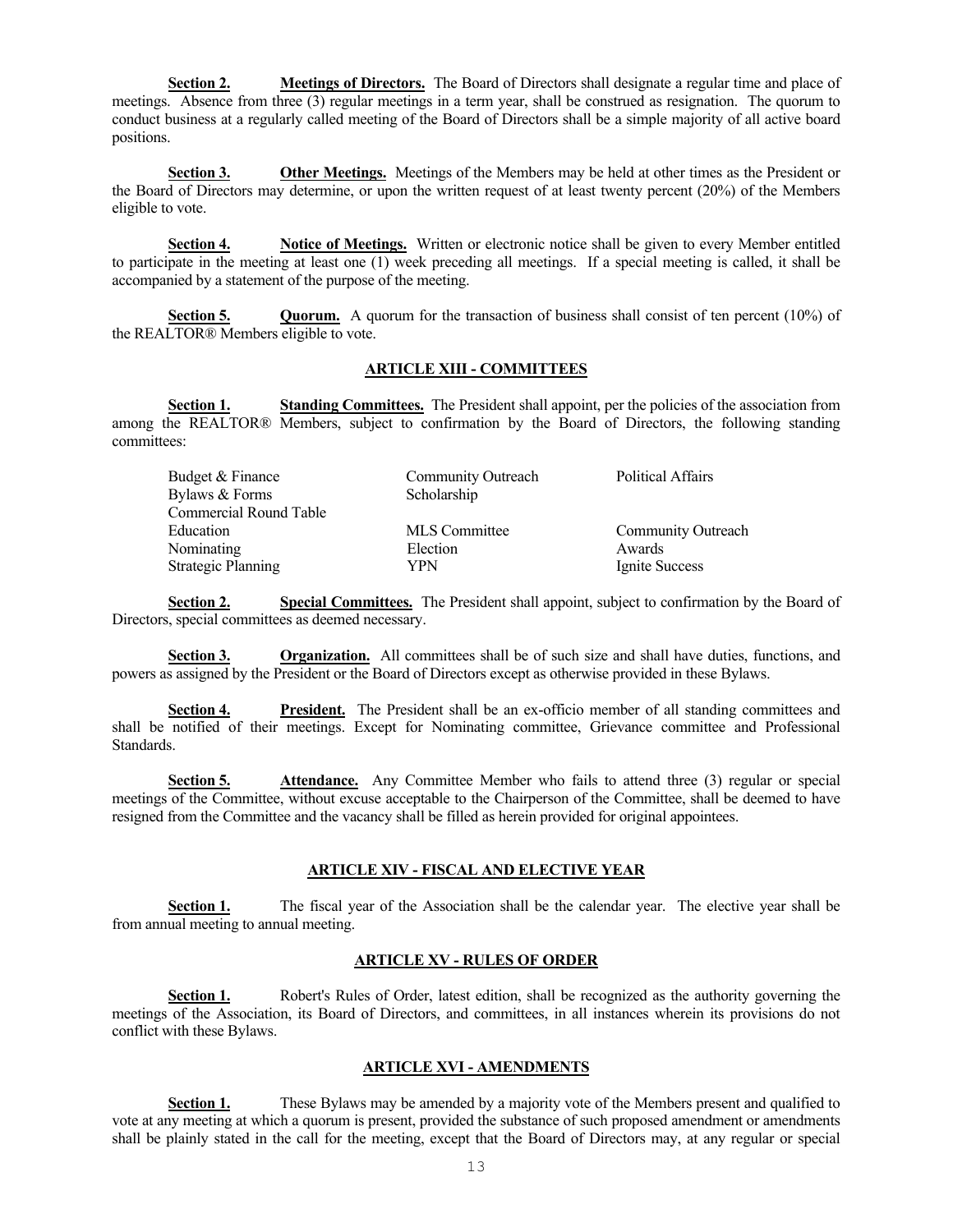meeting of the Board of Directors at which a quorum is present, approve amendments to the Bylaws which are mandated by NAR policy.

**Section 2.** Voting electronically shall be an option wherever the Bylaws reference voting procedure. The Iowa City Area Association of REALTORS® shall establish the method of service for electronic voting and shall acquire approval by the Board of Directors. An electronic presence shall constitute presence for the quorum.

**Section 3.** Notice of all meetings at which amendments are to be considered shall be sent written or electronically to every Member eligible to vote at least one (1) week prior to the meeting.

**Section 4.** Amendments to these Bylaws affecting the admission or qualification of REALTOR® and Institute Affiliate Members, the use of the terms REALTOR® and REALTORS®, or any alteration in the territorial jurisdiction of the Association shall become effective upon their approval as authorized by the Board of Directors of the NATIONAL ASSOCIATION OF REALTORS®

### **ARTICLE XVII - DISSOLUTION**

**Section 1.** Upon the dissolution or winding up of affairs of this Association, the Board of Directors, after providing for the payment of all obligations, shall distribute any remaining assets to the IOWA ASSOCIATION OF REALTORS® or, within its discretion, to any other non-profit, tax-exempt organization.

# **ARTICLE XVIII - MULTIPLE LISTING**

**Section 1. Authority.** The Iowa City Area Association of REALTORS® shall maintain for the use of its Members a Multiple Listing Service which shall be subject to the Bylaws of the Iowa City Area Association of REALTORS® and such Rules and Regulations as may be hereinafter adopted.

**Section 2. Purpose.** A Multiple Listing Service is a means by which authorized Participants make blanket unilateral offers of compensation to other Participants (acting as subagents, buyer agents, or in other agency or nonagency capacities defined by law); by which cooperation among participants is enhanced; by which information is accumulated and disseminated to enable authorized Participants to prepare appraisals, analyses, and other valuations of real property for bona fide clients and customers; by which Participants engaging in real estate appraisal contribute to common databases; and is a facility for the orderly correlation and dissemination of listing information so participants may better serve their clients and the public. Entitlement to compensation is determined by the cooperating broker's performance as a procuring cause of the sale (or lease).

**Section 3. Participation.** Any REALTOR® Member of this or any other Board who is a principal, partner, or corporate officer, or branch manager acting on behalf of the principal, without further qualification, shall be eligible to participate in Multiple Listing upon agreeing in writing to conform to the Rules and Regulations thereof and to pay the costs incidental thereto.\* However, under no circumstances is any individual or firm, regardless of membership status, entitled to Multiple Listing Service "Membership" or "Participation" unless they hold a current, valid real estate broker's license and offer or accept compensation to and from other Participants or are licensed or certified by an appropriate state regulatory agency to engage in the appraisal of real property.\*\* Use of information developed by or published by an Association Multiple Listing Service is strictly limited to the activities authorized under a Participant's licensure(s) or certification and unauthorized uses are prohibited. Further, none of the foregoing is intended to convey "Participation," or "Membership" or any right of access to information developed by or published by a Board Multiple Listing Service where access to such information is prohibited by law. (Amended 11/08)

Note: Mere possession of a broker's license is not sufficient to qualify for MLS participation. Rather, the requirement that an individual or firm 'offers or accepts cooperation and compensation' means that the participant actively endeavors during the operation of its real estate business to list real property of the type listed on the MLS and/or to accept offers of cooperation and compensation made by listing brokers or agents in the MLS. "Actively" means on a continual and on-going basis during the operation of the Participant's real estate business. The "actively" requirement is not intended to preclude MLS participation by a participant or potential Participant that operates a real estate business on a part-time, season, or similarly time-limited basis or that has its business interrupted by periods of relative inactivity occasioned by market conditions. Similarly, the requirement is not intended to deny MLS participation to a Participant or potential Participant who has not achieved a minimum number of transactions despite good faith efforts. Nor is it